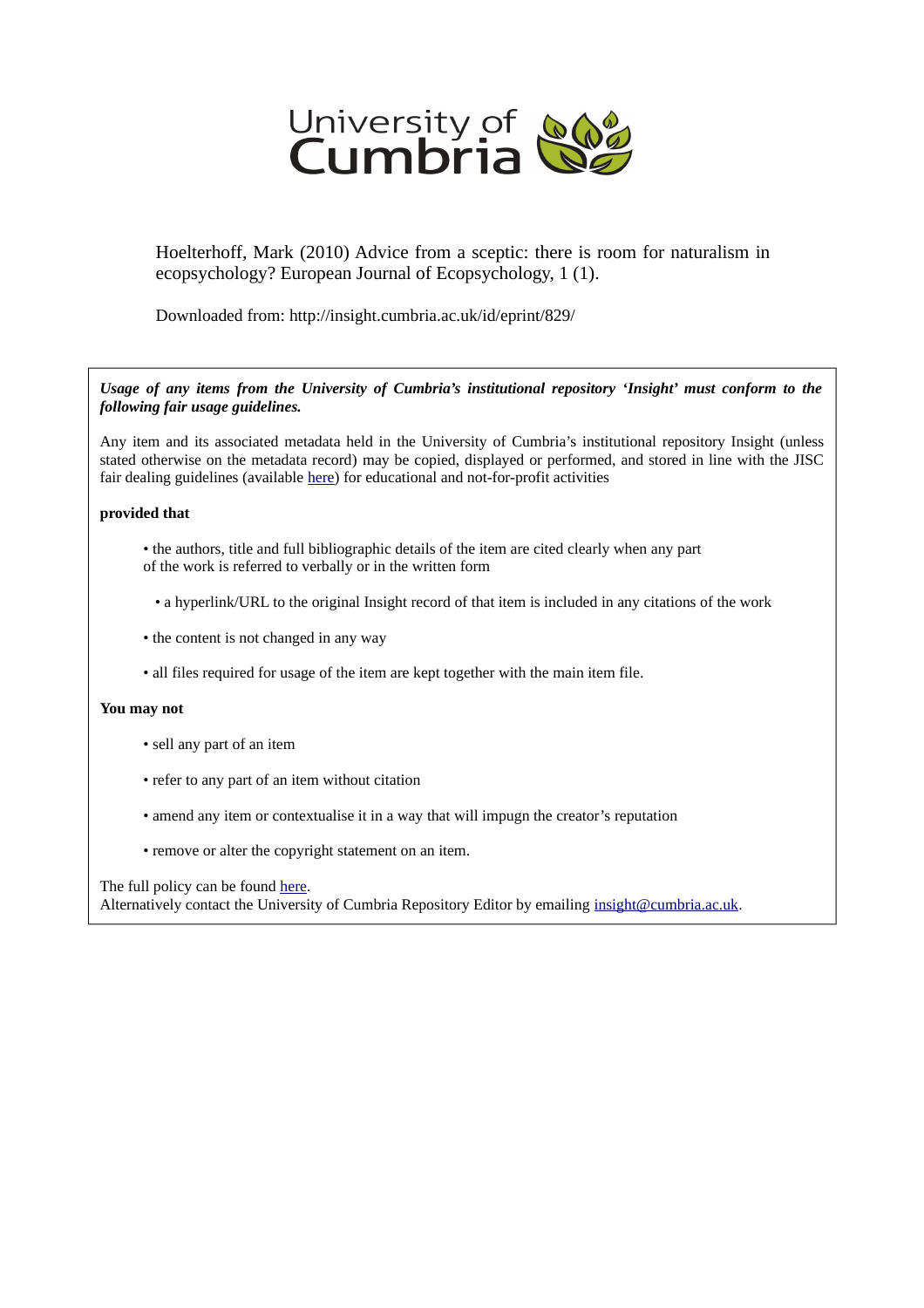# **Advice from a sceptic: There is room for naturalism in ecopsychology**

Mark Hoelterhoff

*University of Cumbria, UK*

# **Abstract**

Ecopsychology has a rich history of embracing knowledge and practices from many traditions. This large umbrella has widely embraced religious and spiritual practices while at times rejecting mainstream psychology. Considering the future of ecopsychology, is there room in such an inclusive discipline for a naturalist approach? This essay explores the current metaphysical approaches in ecopsychology and making a case for naturalism. It explores both the metaphysical and methodological implications of naturalism and suggests ecopsychology is strengthened by a methodology that seeks reliability and validity. Naturalistic methodology allows space to recognise the importance of anecdotal accounts of spirituality and avoiding a completely secular ecopsychology.

**Keywords**: ecopsychology, naturalism, spirituality

# **Introduction**

It is easy to feel like an atheist at a tent revival when one is a sceptical ecopsychologist. In popular culture, scepticism is seen as being cynical or closeminded even in the face of overwhelming evidence, as with the phrase 'global warming sceptic'. However, scepticism is a questioning attitude in which claims that could be taken for granted are open to doubt. Scientific scepticism is questioning the reliability of doubted claims without systematic investigation (Gardner, 1957). Many times this in done through empirical methods, however it's simply a process of gathering evidence for claims made. Of course, the scientific approach is the subject of much debate and rightly so. However a certain cynicism has emerged in the field of popular ecopsychology: doubting the doubters. Coupled with this mistrust of the scientific method, there is a call to emphasize that which science cannot measure: spirituality (Glendinning, 1994). There is room for empirical work in the scholarly pursuit of ecopsychology, as many publications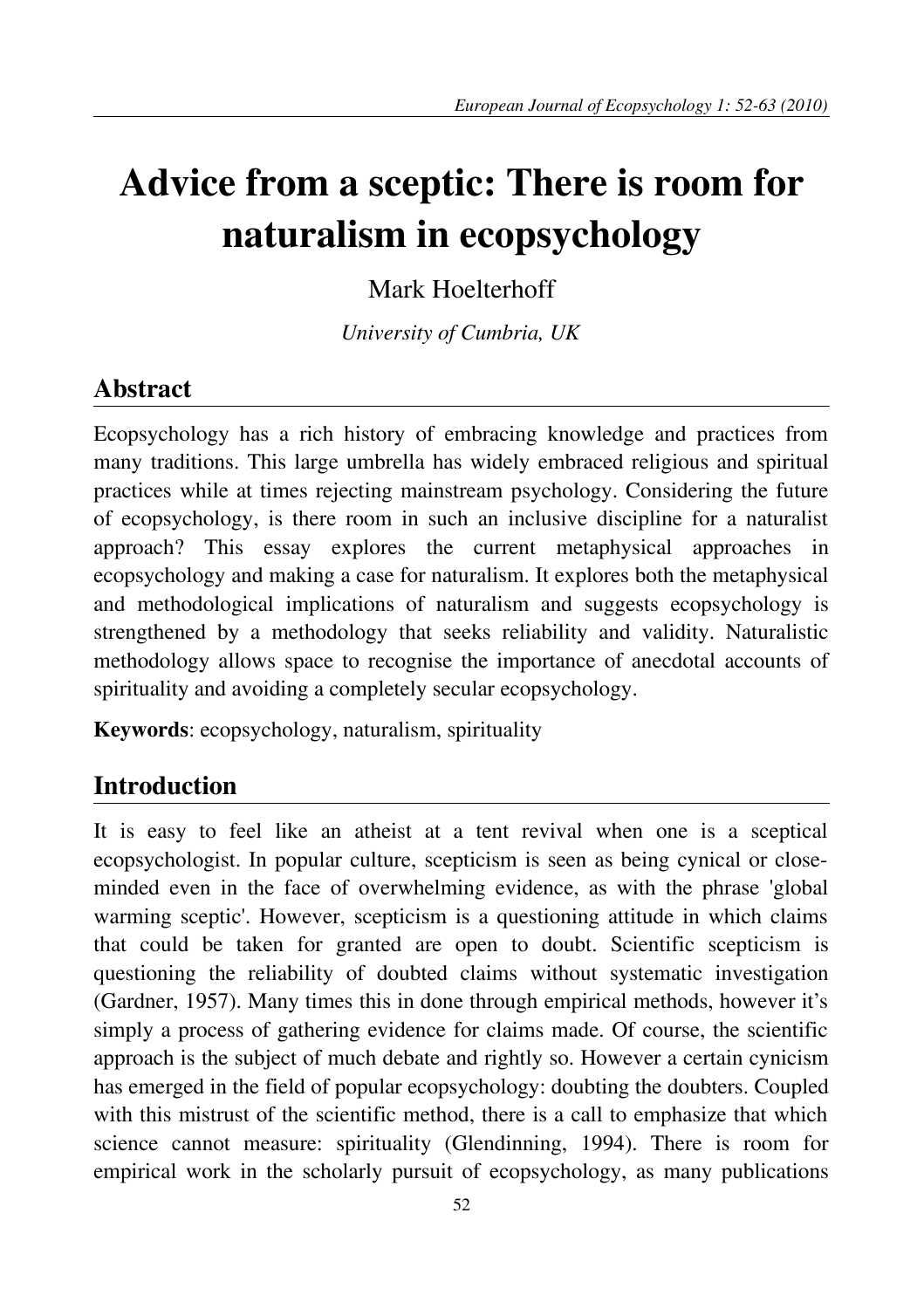would support. However this author's experience of ecopsychology as a practising field has been one in which those who adopt a sceptical stance on concepts like spirituality, mysticism, religion transcendence and so on, often get boxed in a category of Skinnerian black-box psychologists. What follows then is pressure from some ecopsychologists to adopt, for lack of a better term, a 'spiritual' world view.

An excerpt from the *European Ecopsychology Society*'s (2006) "Manifesto for Ecopsychology" states an ecopsychologist is characterized by:

A wider vision of humanity which recognizes an interaction between physical, affective, cognitive, and spiritual elements which is coherent with Deep Ecology, Humanistic-Existential Psychology and Transpersonal Psychology

Firstly, this manifesto lays out specific theoretical orientations for ecopsychologists and one can assume neuro- or cognitive psychologists need not apply. However more importantly it explicitly states that awareness or acceptance of spirituality is an essential characteristic of ecopsychology. Terms like transcendence, spirituality and mysticism are very subjective and defined in a variety of different ways. This essay will not delve deeply into defining these terms; they have not been defined by organisations such as the *European Ecopsychology Society* and so must be taken in the most general sense.

Undefined spirituality may create a wide umbrella for different religious and spiritual approaches; however, it leaves a certain sense of ambiguity for those who are uncomfortable with traditional or even non-traditional spirituality. Thus the knee jerk reaction is to reject and drop out of ecopsychology entirely. Rozak (1971) suggested a potential split between environmentalists who adopt an organic animistic orientation and those who develop a more 'modern' perspective of the mind. In other words, two stands appear to be emerging in ecopsychology; one which accepts this 'wider vision' and one which is quite sceptical of it.

Giving voice to the sceptics, this essay attempts to provide a springboard to begin a healthy debate about naturalism and supernaturalism in ecopsychology. It is intentionally provocative and understandably may ruffle feathers. However, if this debate is not welcomed and instead ecopsychologists are pushed into the environmental or ecopsychology camp as Rozak (1971) implies, it will surely be the demise of vibrant development in ecopsychology. While it's true that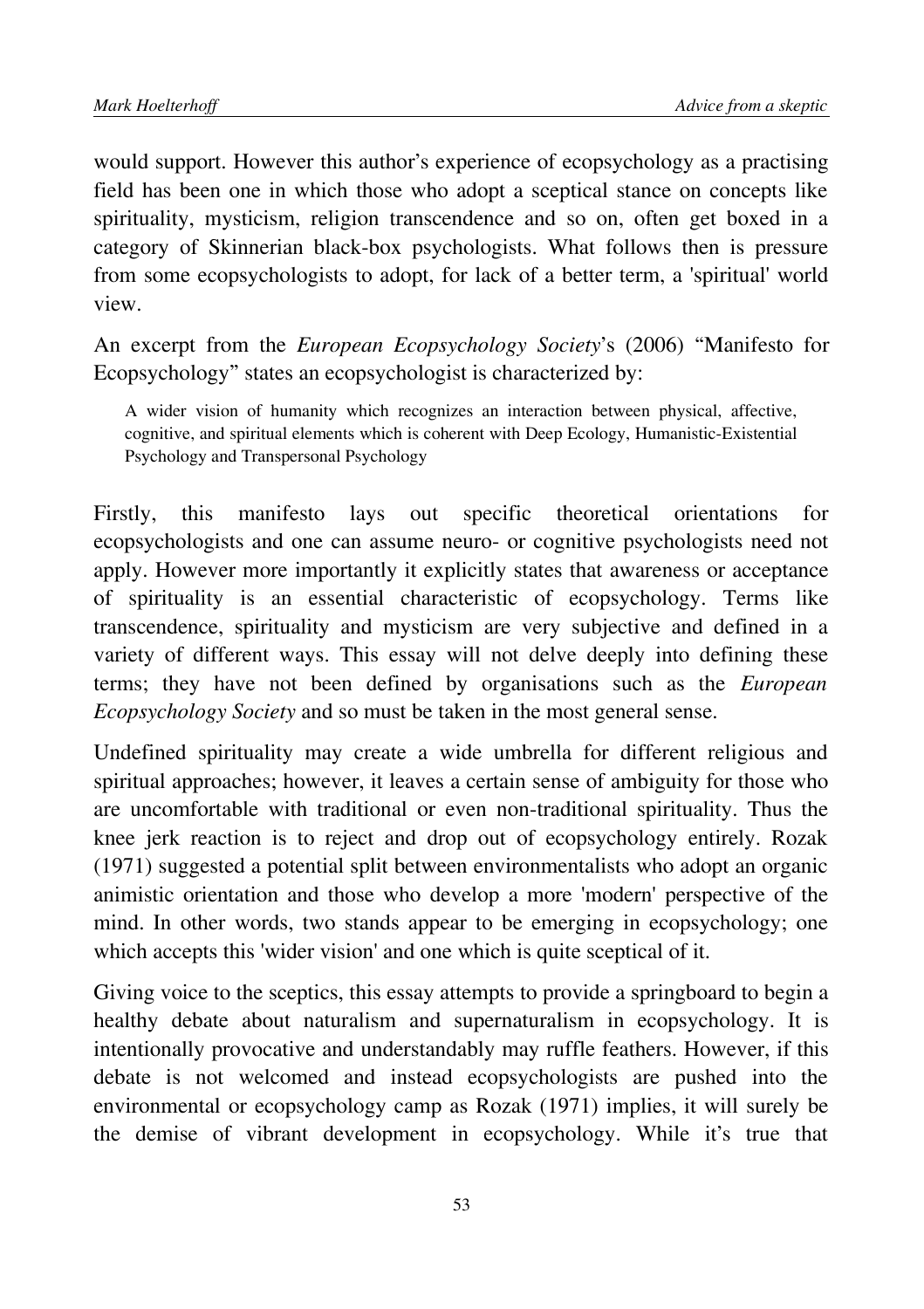psychology in general has become a haven for naturalists and sceptics, it doesn't necessitate that ecopsychology become a haven for supernaturalists. Divergent ontological beliefs can be a part of fruitful discussion. In this vitally important issue of the *European Journal of Ecopsychology*, the theme includes the future of ecopsychology. The fundamental assertion of this essay is that there is enough room for both the naturalists and supernaturalists to take the field into the future. There is no need to send the naturalists packing to the environmental camp. It is important that non-naturalists take note of the current biases of the popular field of ecopsychology before naturalism can be an equal partner in the future of ecopsychology.

Despite the difficulty defining the terms used in the *European Ecopsychology Society* manifesto, two terms will be consistently used: natural and supernatural. Every attempt will be made to use these words within the common usage implicit in the most basic definition. Despite the emphasis on spiritual in ecopsychology writings, the term supernatural will be used instead. To attempt to define spiritual in any specific sense would inevitable exclude many spiritual people's subjective definition. In addition, there are attempts to create a very naturalistic spirituality and religion (Stone, 2009). For the sake of argument, supernatural will be used as anything beyond the realm of physical nature. This is restricting and perhaps religious language would be more comfortable with words like spiritual, divine or even God. It's also uncomfortable for the naturalist to describe supernatural because they may argue that there is nothing that exists beyond the natural. However supernatural is a more appropriate term because it not be based on any specific religious ideology, it merely refers to a power or force outside the natural material world. Another limitation of this term is its dualistic worldview of the material and immaterial (e.g., spiritual and physical). Understandably this is not a view shared by all ecopsychologists or naturalists, but the term supernatural catches the mystical otherness that the previously mentioned manifesto implies.

#### **Metaphysics**

In order to accurately propose naturalism in ecopsychology, it is essential to touch briefly on metaphysical ontology. In philosophy, the field of metaphysics deals with the nature of reality. Individuals that identify themselves as atheists, agnostics, freethinkers, materialists, rationalists, secular humanists, brights and sceptics typically share a common naturalistic worldview (Carrol, 2003).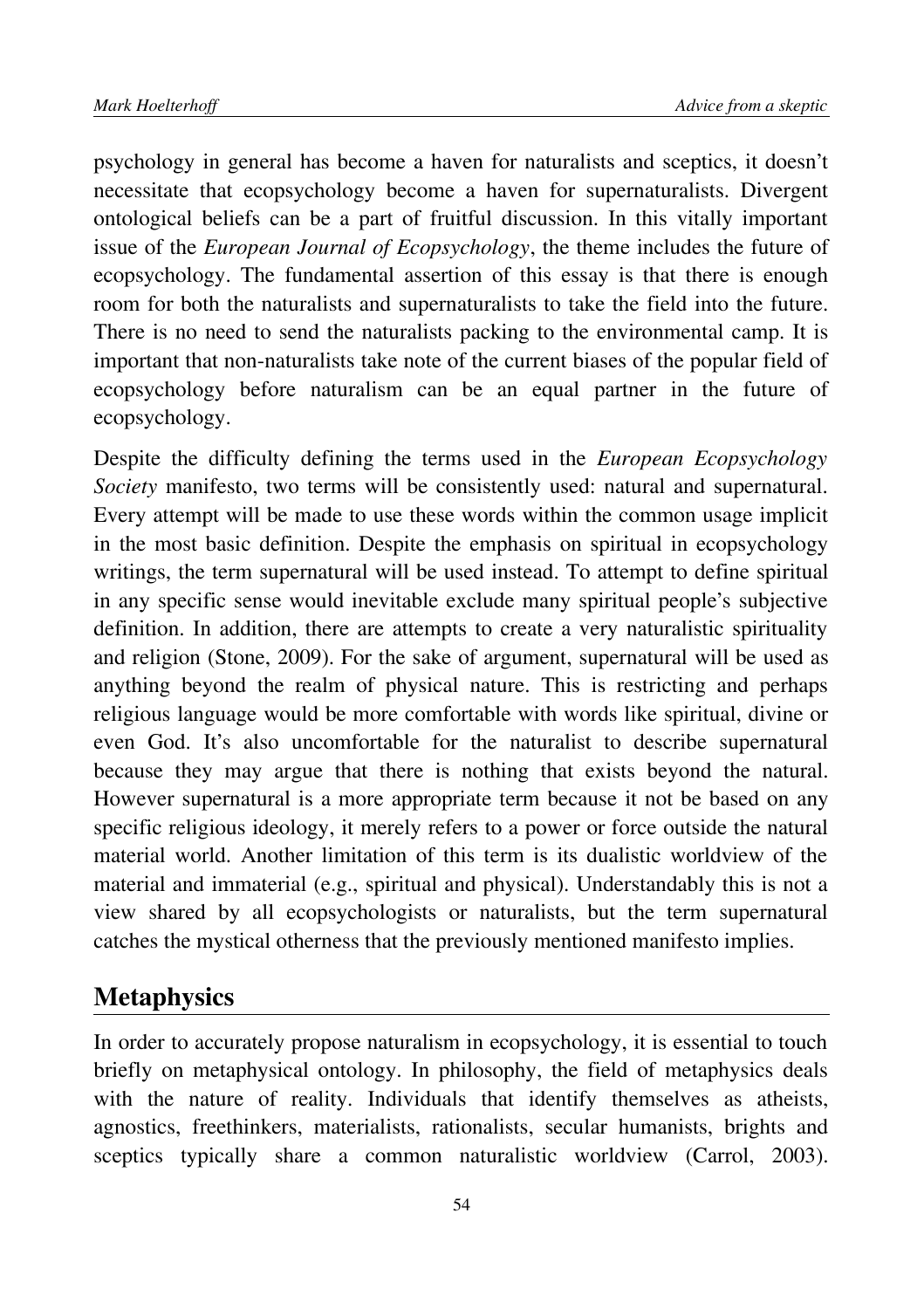Naturalism is a theory within metaphysics that holds that reality can be explained mechanistically or often referred to as 'natural phenomena'. This worldview is contradictory to the view that there are natural and supernatural layers to reality or even more contradictory to a monistic ideology that would hold the 'infinite' is the only true reality. Naturalism is in stark contrast to many pantheistic philosophies in which 'god' is the world. The divine essence of the natural world comes across in some ecopsychology authors' writings:

Gaia herself seeks to have our species leave its adolescence behind and assume its responsibilities of adulthood. This task is going to take the harvesting of the gifts and wisdoms granted to us by all 31 of the civilisations of the last five thousand years. It needs the insights and abilities of all the first nations' indigenous cultures of every continent. We need to distil the wisdom and insights of all sages, teachers, and spiritual students, swamis, gurus, prophets, saints and martyrs that have ever existed. Nothing can be left out, nothing forgotten. (Croft, 2007)

Without getting into the specifics of this kind of mentality, it can be disconcerting to some ecopsychologists to use the 'wisdom' of ancient traditions. What 'distillation' process will we need to implement and what regurgitated ideas from past religions should be embraced? For example it's obvious to most clinicians that harvesting ancient ideas like mental illness originating from demon possession is very damaging.

Look at a potential scenario: if ecopsychology embraces an ontological belief called idealism, it's in direct opposition to the claim that the true nature of reality is based on physical substances (materialism). So in this scenario, an ecopsychologist might adopt the eastern philosophy of the Vedas where reality is best described as a dynamic consciousness of living entities that originates from a supernatural divine cosmic source (Flood, 1996). Fair enough for the individual, but when popular writings of organisations within ecopsychology adopt this view of reality, it will alienate the naturalist. A naturalist does not simply reject the 'divine' cosmos: that's atheism. Naturalism makes spiritual or mystical explanations an unnecessary hypothesis and essentially supererogatory to scientific investigation (Carrol, 2003). Rozak's (1971) impending spilt becomes inevitable. Is it possible to avoid this division by using language that does not imply ontological worldviews?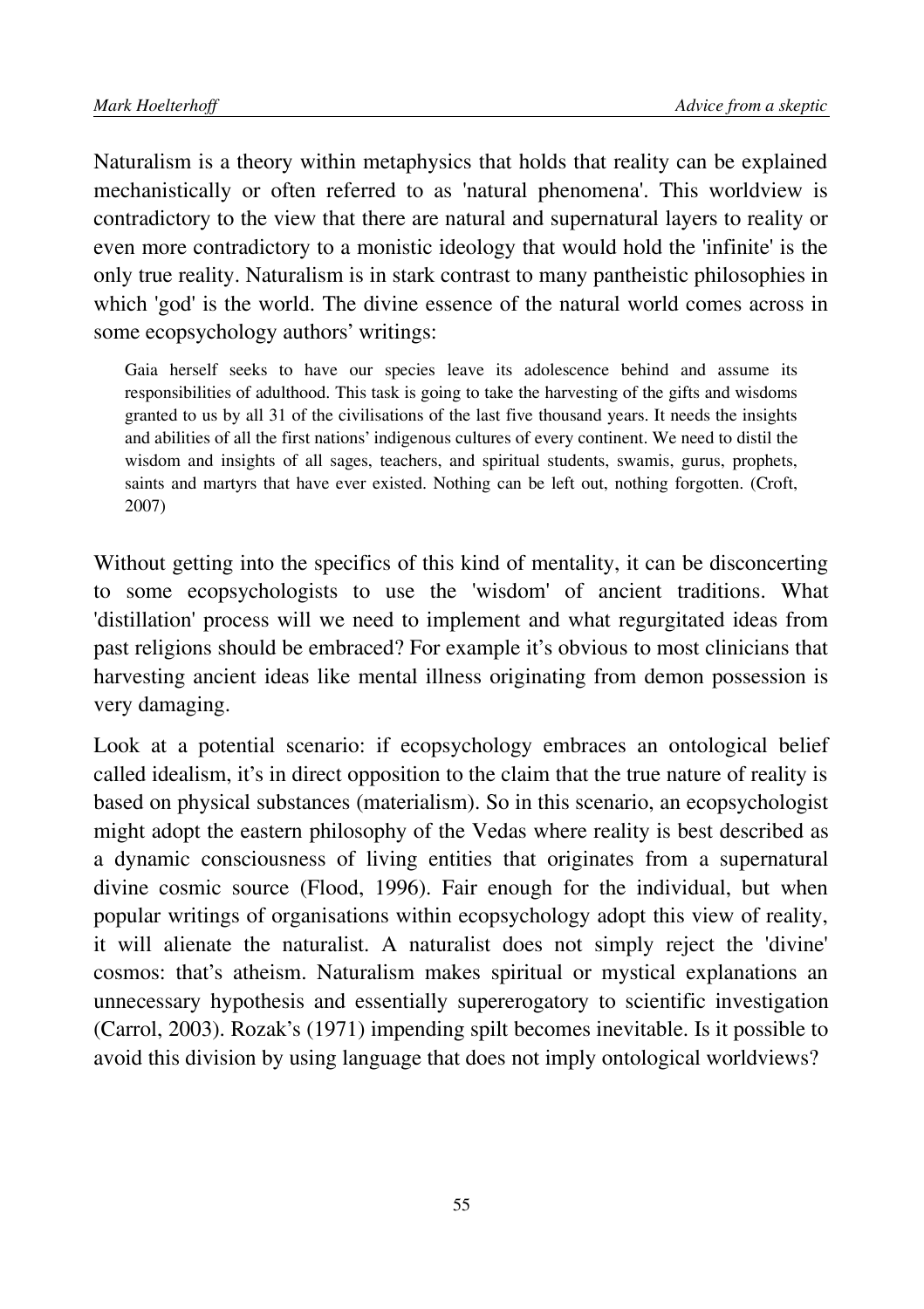#### **Uncritically critical**

In essence, being a sceptic is about asking important questions without accepting things at face value. People can claim to be sceptical, yet unfortunately some will accept things without much critical evaluation. Ecopsychologists will fall prey to this very easily by embracing self-titled critical psychology. Critical psychology thrives on a rejection of traditional patriarchal obsessed western culture and rightly so. A 'western worldview' adopts a technology and consumer-orientated mentality that in turn treats natural resources as a commodity, not an entity; this undermines the earth's natural systems (Glendinning, 1994). However simplistic it is to categorise an entire hemisphere of the earth as a worldview, there are important implications of this criticism. But rejecting one worldview merely to replace it with another is not actually critical thinking: "A great many people think they are thinking when they are merely rearranging their prejudices" (William James, cited in Miller, Brewer & Spoolman, 2008: 3). The destructive elements of any culture should be critically evaluated. However there is a significant risk of throwing the baby out with the bath water. Being concerned about the lobbying power of the pharmaceutical companies does not mean that psychiatric science is invalid.

The counter response from naturalists is to re-assert the importance of natural explanations of human behaviour. One such area is in the discussions around consciousness. Rejecting mystical causality, philosopher Daniel Dennet advocates naturalism by using the analogy of magic: Magician Lee Siegel writing a book on magic was asked if his book was about 'real magic', by which real magic means miracles and supernatural powers. Bemused she had to say no, the book was on magic that involves conjuring tricks, not 'real' magic (Dennet, 2003). Dennet uses this story to highlight the non-naturalists view of consciousness. His argument is that some people equate 'real magic' with the supernatural, while the magic that is staged or mechanical is not 'real magic'. Turning back to consciousness, if it is explained in mechanical physical properties as a naturalist would do, somehow it is deficient or not 'real consciousness'. The 'magic' will always escape explanation if it is presupposed to be an unexplainable mystery (Dennet, 2003). Therefore when non-mysterious explainable ways in which the brain can create consciousness are used, it is rejected outright.

Naturalists would be very critical of a non-physical or supernatural connection between human consciousness and nature. Supernaturalists in turn would see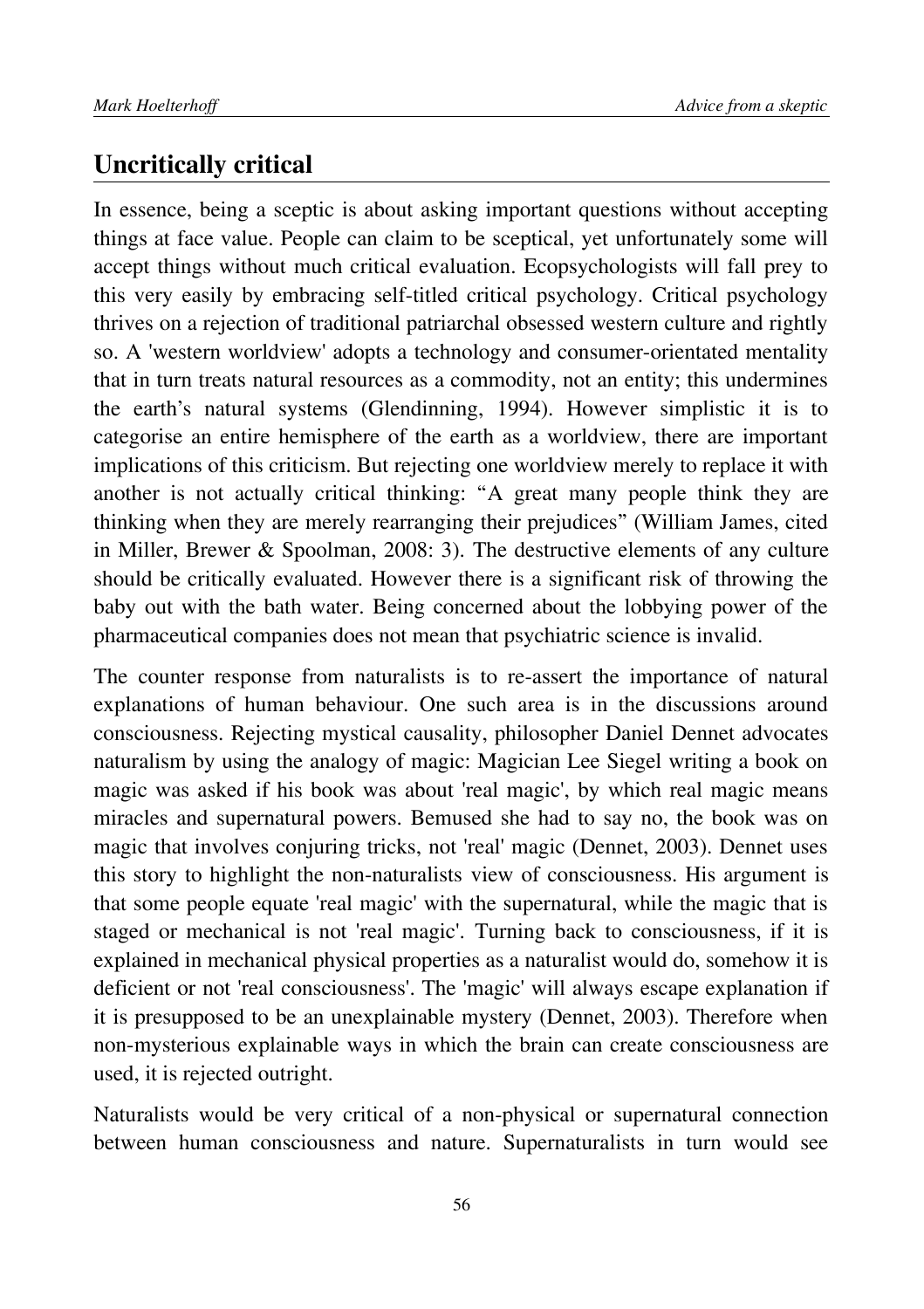material explanations of this connection as not being 'real' ecopsychology, instead relying heavily on non-material explanations. For example, ecophilosopher Friedrich Wilhelm Joseph von Schelling sees supernatural agency as an integral part of everyday life. Mind and nature are spiritually one, thus favouring a theistic interpretation of the human earth connection (as cited in Wolfe Bolman, 1967). Modern ecopsychologists may try to redefine 'god' as Gaia, presence or 'spirit', perhaps portrayed as psychologically meaningful metaphors. Derrick Jensen (2004) suggests conscious awareness of the our relationship with nature has been silenced by both western religion and science. He states that humans live in a "make-believe world" in which the delusion that everything is okay with the planet and despite being alienated from it:

If we celebrate life with all its contradictions, embrace it, experience it, and ultimately live with it, there is a chance for a spiritual life filled not only with pain and untidiness, but also with joy, community, and creativity (Jensen, 2004: 142).

It is right to challenge the delusions about global warming and the abuse of natural resources. Perhaps certain cultural ideas have contributed to this delusion. Unfortunately it appears ecopsychology is to substitute one "make-believe world" for another, merely replacing western religion with eastern and indigenous spirituality. The naturalist is concerned about knowledge construction via religious tradition, for exaple neuroscientist Sam Harris says:

The difference between science and religion is the difference between a willingness to dispassionately consider new evidence and new arguments, and a passionate unwillingness to do so (Harris, 2006).

Although this is a harsh and perhaps unfair judgement on religious faith, it draws upon the concerns of naturalists. If ecopsychology is built predominantly on the past and under the guise of being critical of western society, then it is a shaky foundation. A foundation housed in religious ideology concerned predominantly with doctrine preservation while masquerading as critical evaluation.

#### **Teleological purpose**

Another essential difference between naturalistic and supernaturalistic philosophy might best be understood in terms how explanations are used in the description of phenomena. When describing specific events, naturalists do not expound upon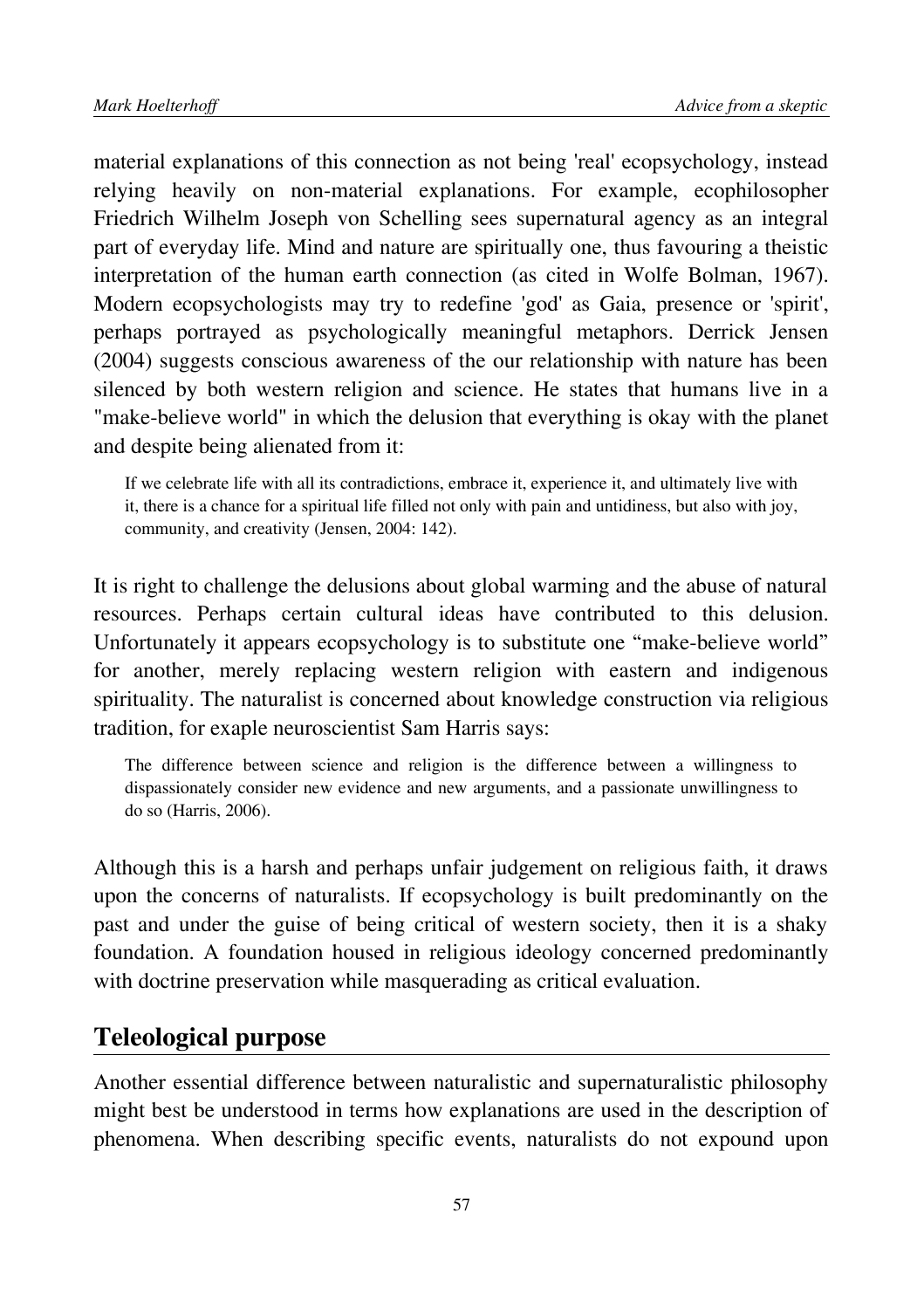"teleological explanations" that admonish purposes or design on the grand scale (Carroll, 2003). Explaining how a clock works is much different than explaining why measuring time is important or who invented that clock in the first place. Naturalism might take issue with the depth at which ecopsychology tends to define purpose and meaning to the connection of human and nature. Ecopsychologist Plotkin (2008) has developed a very interesting "soulcentric or ecocentric" model of human development. One of the precepts in his work is that if human beings are to thrive socially and psychologically, among other things, they must embrace spiritual traditions. This implies a specific purpose in the human nature interaction:

She must learn her people's way of treating sacred things properly and maintain good relations with the spirits, gods, animals and landforms (Plotkin, 2008: 135).

Naturalists do not need to make such claims of teleology on a large scale. Granted, individual motivation and judgement is a part of the human condition. However a study of ecological systems need not be seen as purposeful or even sacred. What is concerning is the admonishment to establish relationships with spirits and gods. That's not to say spiritual traditions are worthless, but they are not mandatory in understanding ecological systems and human behaviour. When it does advocate 'shoulds' and 'musts', ecopsychology is in danger of becoming prescriptive rather than descriptive. This 'wider vision' admonishes the spiritual as an interpretive framework, and in turn a teleological one as well. The extent to which depth and purpose is advocated in ecopsychology traditions is perhaps what makes it so appealing to many, moving away from shallow mechanistic explanations of the world and exploring how humans encounter the natural world in a deep a meaningful way. Yet great caution should be taken in this endeavour. Ecopsychology can become far too pontificating without much effort.

#### **Methodology**

In looking at the naturalism, there needs to be a distinction between a metaphysical belief system and methodology. One could argue that a naturalist would hold that ideas should be tested and that which can not be tested should be rejected, in this case spirituality. This results in a rejection of ideas that may be true because naturalists do not hold that only that which can be tested and detected by current methods is actually real (Forrest, 2000). There may be things that exist which are not currently testable, as advocated in quantum physics for example. But there is a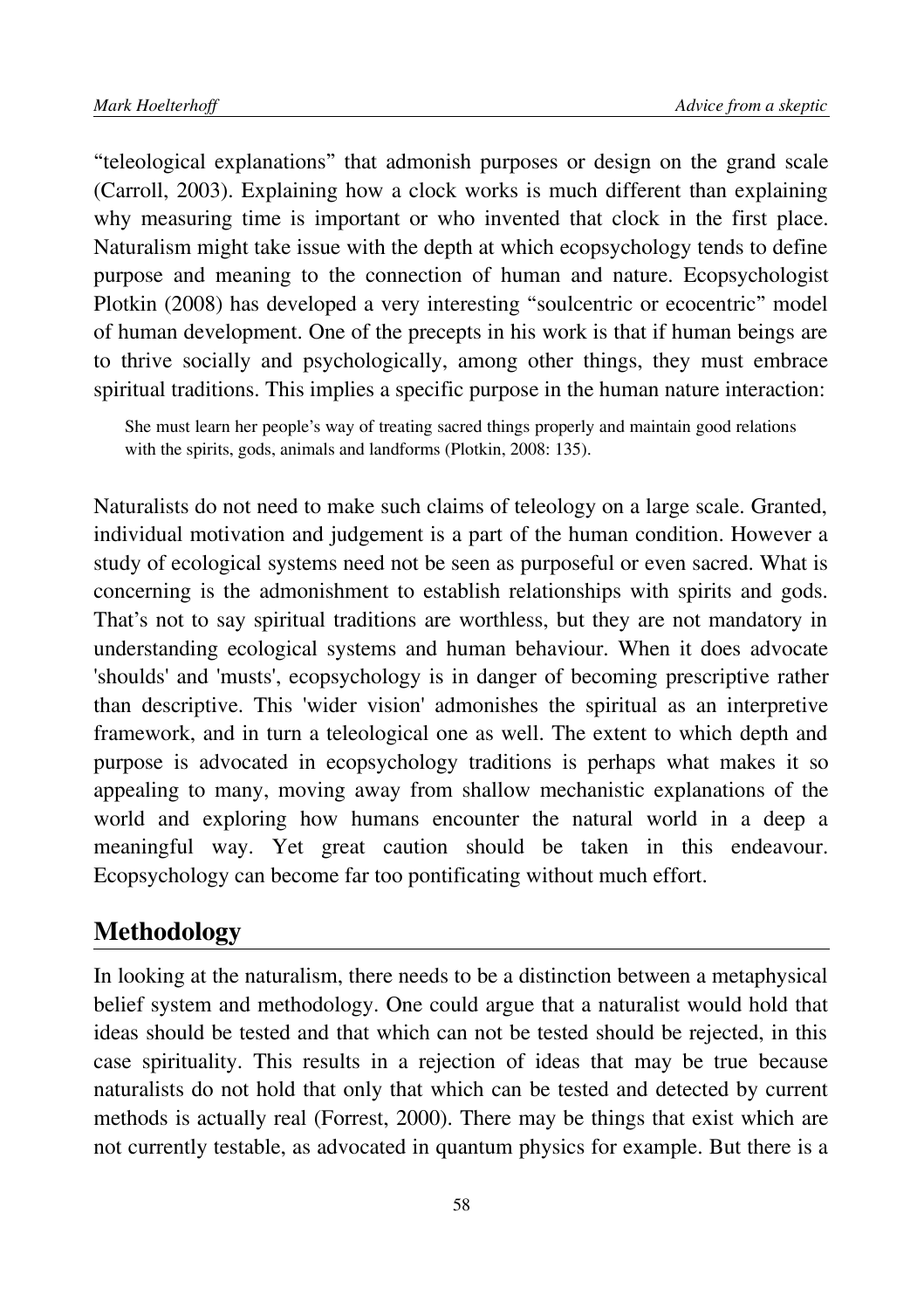difference in what to believe about reality and a method of investigation to understand that reality.

The supernatural can be arbitrary and hard to quantify, often relying on an a priori use of mystical agency, and therefore is not an important matter of scientific investigation (Forrest, 2000). However, that does not mean a supernatural reality doesn't exist or that certain belief systems present a supernatural framework that is internally logical and consistent. Perhaps one way to prevent the potential split in ecopsychology is to avoid focusing predominantly on metaphysics. Instead, naturalistic methodology (regardless of ontology) could be used to explore ideas in ecopsychology. Practitioners and popular authors in ecopsychology are wise to include ideas outside the realm of psychology, thus incorporating many modes of knowing. Still, the heart of ecopsychology is psychology, which distinguishes itself apart from religion and spiritual traditions in its dependence on the scientific method.

So can the future of ecopsychology be strengthened by methodological naturalism? Yes, because it is a *methodology* that relies on the scientific method, grounded in empiricism as opposed to a purely metaphysical naturalism which holds to the inadmissibility of the supernatural into scope of reality (Forrest, 2000). Ecopsychology would do well to move away from metaphysical assertions and instead bolster the methodology on which it's built. What is proposed is a methodological naturalism as an epistemological approach within ecopsychology; one that asserts knowledge is gained from the natural world and that methods of accessing this knowledge should be separate from metaphysical views. Of course this approach affects what is said about ecology and psychology. Ecopsychology would then promote hypotheses which are testable and rely on causal agents which are explained by natural forces. Effects from observable events are considered to be from natural causes or mechanisms, not from super- or supra-natural forces.

Again, this is an epistemological, not an ontological position. Instead of speaking to what exists in the human nature interaction, it addresses how this existence is known. In other words, is it possible that supernatural forces impact the human being connection to the environment? Of course it is possible, but that's not the same as a knowable (Carrol, 2003). Methodological naturalism does not speak to existence but that which can be known. Ecopsychologists can embrace naturalistic methodology in reference to epistemology without a metaphysical naturalism.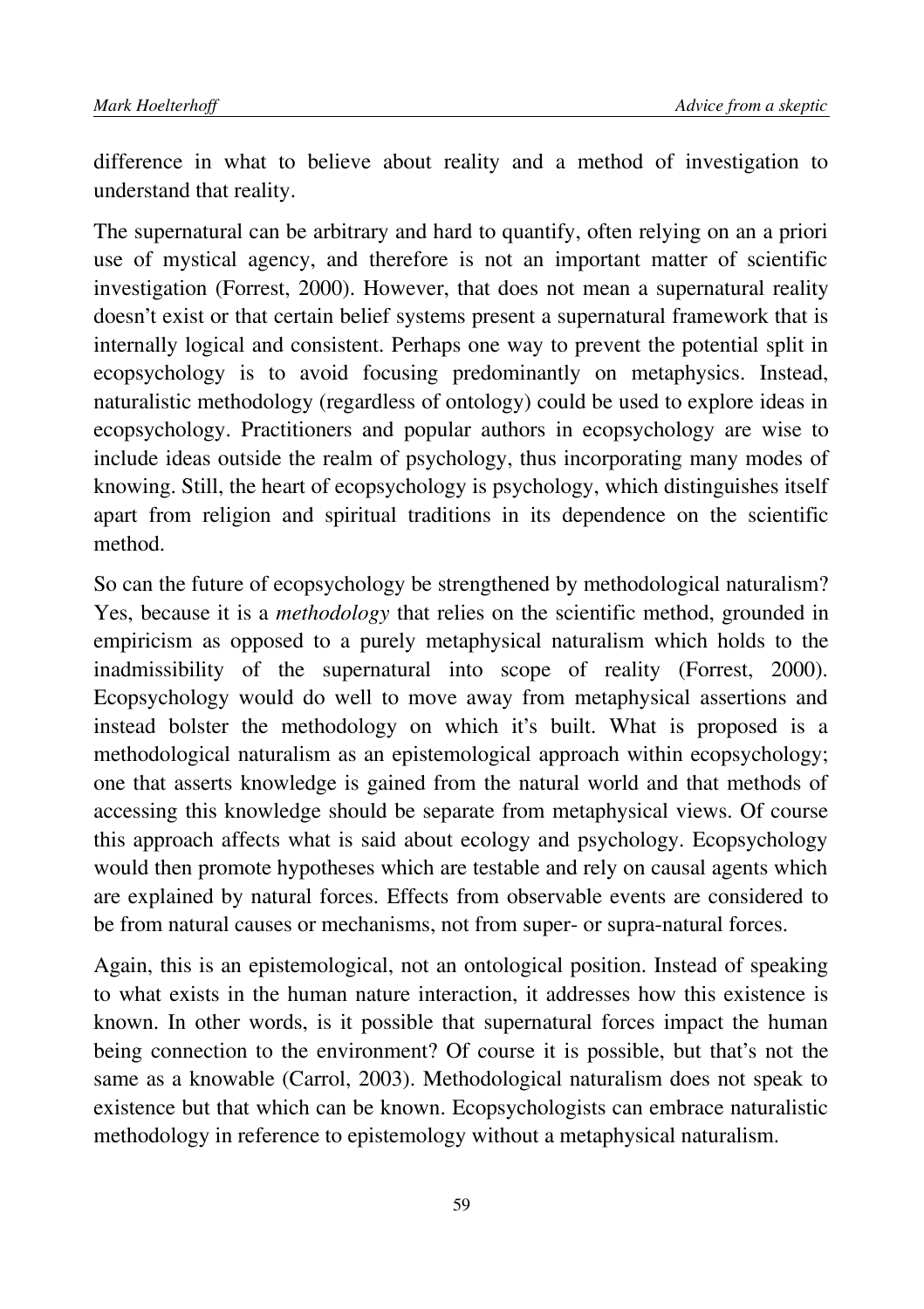Yet why not consider supernatural explanations in the relationship between human beings and nature? Shouldn't all modes of knowing be valued? This approach is very susceptible to Drummond's (2010) "god in the gaps." If the causes of an event are unexplainable and unidentifiable, it must be something supernatural. The tendency is to postulate supernatural forces to explain phenomena for which scientific naturalism cannot. The future of ecopsychology is in danger when it ascribes inexplicability to the supernatural, if only for the simple reason that the gaps in which a 'god' can fit are growing increasingly smaller. Because of the newness of ecopsychology, there are significant gaps that exists inviting many to propose supernatural explanations. Great disservice to the credibility of the ecopsychology occurs when arguments from ignorance are explained by supernatural forces. Patience should be exercised as methods of investigation continue to be developed, avoiding the idea that naturalism cannot understand everything.

Frost (2000) makes the distinction that transcendent spiritual forces are logically possible, but their status as existential possibilities remain problematic (Forrest, 2000) There can be all sorts of mysterious spiritual forces and forms that can be imagined up from nowhere to explain the complex nature of the world (Strahler, 1992; Forest, 2000). It logically impossible to prove the existence of something about which nothing can be known, a mystery. It also 'procedurally' impossible to prove the existence of something about which nothing can be known through investigation and gathering of evidence (Forrest, 2000).

Ecopsychology should seriously consider the viability of its future without solid epistemological grounding. Even the naturalist must concede that although there is no successful procedure for knowing the supernatural; strictly speaking it does not logically preclude its being known at all through prayer, intuition, revelation or some other transpersonal approach (Forrest, 2000). However these ways of knowing do not lend themselves to the same standards that one would expect when designing an aeroplane or choosing the best medical option for a severely ill child. In these cases, no level of intuition or divine revelation is satisfactory. Why is it when it comes to psychology interacting with ecology, practitioners and theorists are not willing to hold ecopsychology to the same rigour? The future of ecopsychology should seek to ways of understanding human and nature interaction, but in ways that allow for the establishment of legitimacy. Until a method of knowing the supernatural is developed in a valid reliable and consistent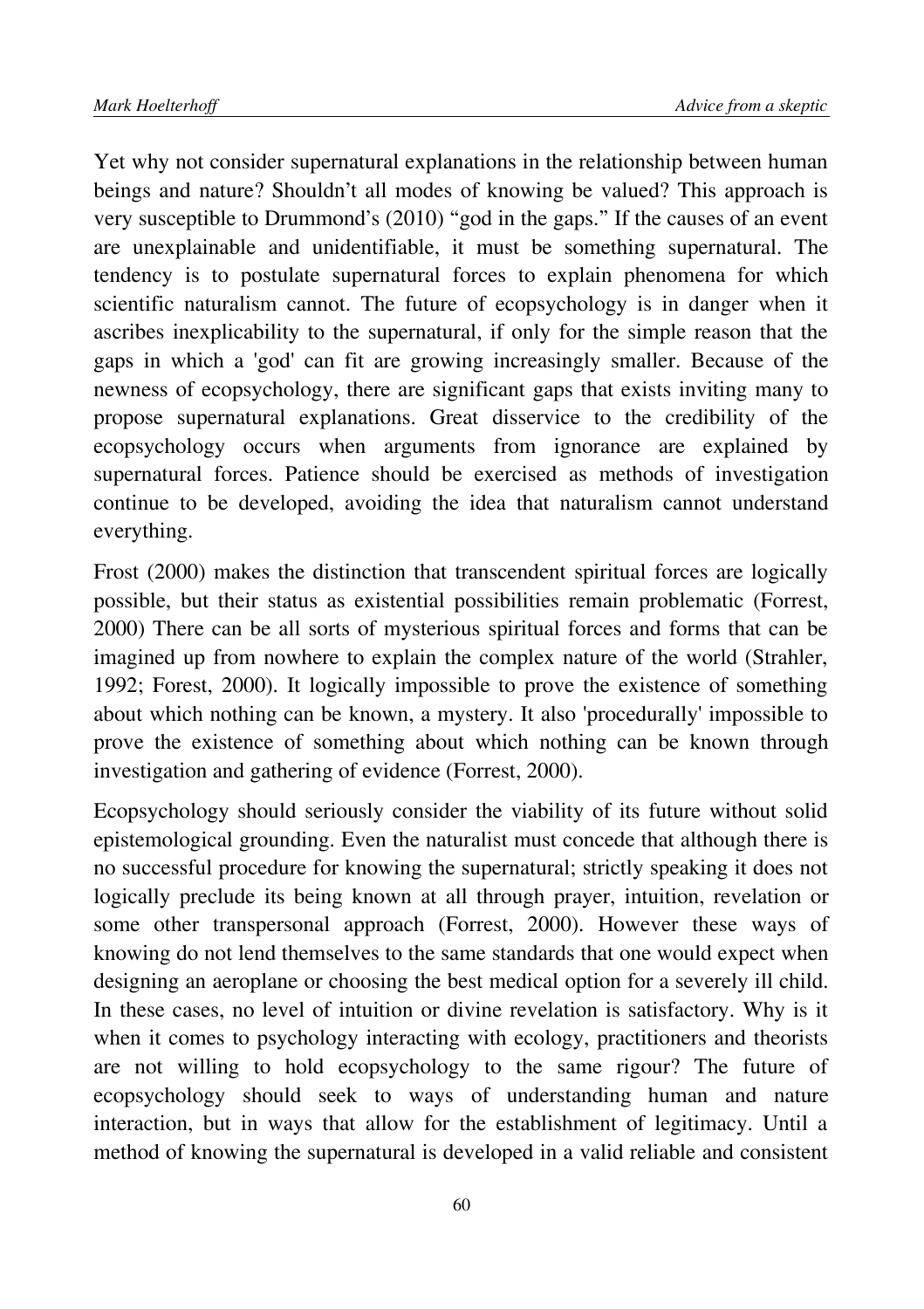manner, comparable to the knowing the natural, this is not a viable explanation for the interaction between ecology and psychology.

### **Avoiding secularism**

Despite the emphasis on naturalistic methodology, ecopsychology does not need to be entirely secular. Secularists would support a society devoid of all religion and spirituality due to its destructive nature. They may define religion is as oppressive divisive and unhealthy. Although an interesting political and sociological discussion, this view on religion is not necessary in naturalism. Naturalists do not advocate removing spiritualism from the subjective experience of people's lives. People's phenomenological experience of the supernatural provides enough support to allow the possibility of it.

How can ecopsychology avoid becoming completely secular? In the same way psychology on the whole has, ecopsychology should support the incorporation of subjective qualitative, albeit anecdotal experiences of individuals. Subjective experience is crucial for hypothesis generation and motivates researchers to investigate many different phenomenons. To deny the personal subjective experience of billions of people around the world is ridiculous. Spiritual traditions and beliefs need not be abandoned nor even divorced from the dialogue. Yet it must not dominate the field either. Naturalism is not about creating a secular society. However, it is about creating a secular methodology.

# **Conclusion**

Ecopsychologists who do not embrace naturalistic methodology are in danger of using epistemological approaches that operate as though metaphysical supernatural forces were true as regulatory principles (Frost, 2000). In addition, the challenge to naturalist ecopsychologists is to avoid reductionism limiting explanation for complex ecological systems. Despite the emphasis on natural processes, nature must be understood in different levels of observation, both at the micro- and macro- level: from electrons to complex organisms, cognition to culture (Kurtz, 1998; Forrest, 2000) Of course methodology changes ontology: it should. If the future of ecopsychology is one in which naturalists are allowed to participate, it must be open to the ideas that emerge. Historically there are countless explanations for human behaviour that were once based on supernatural explanations that have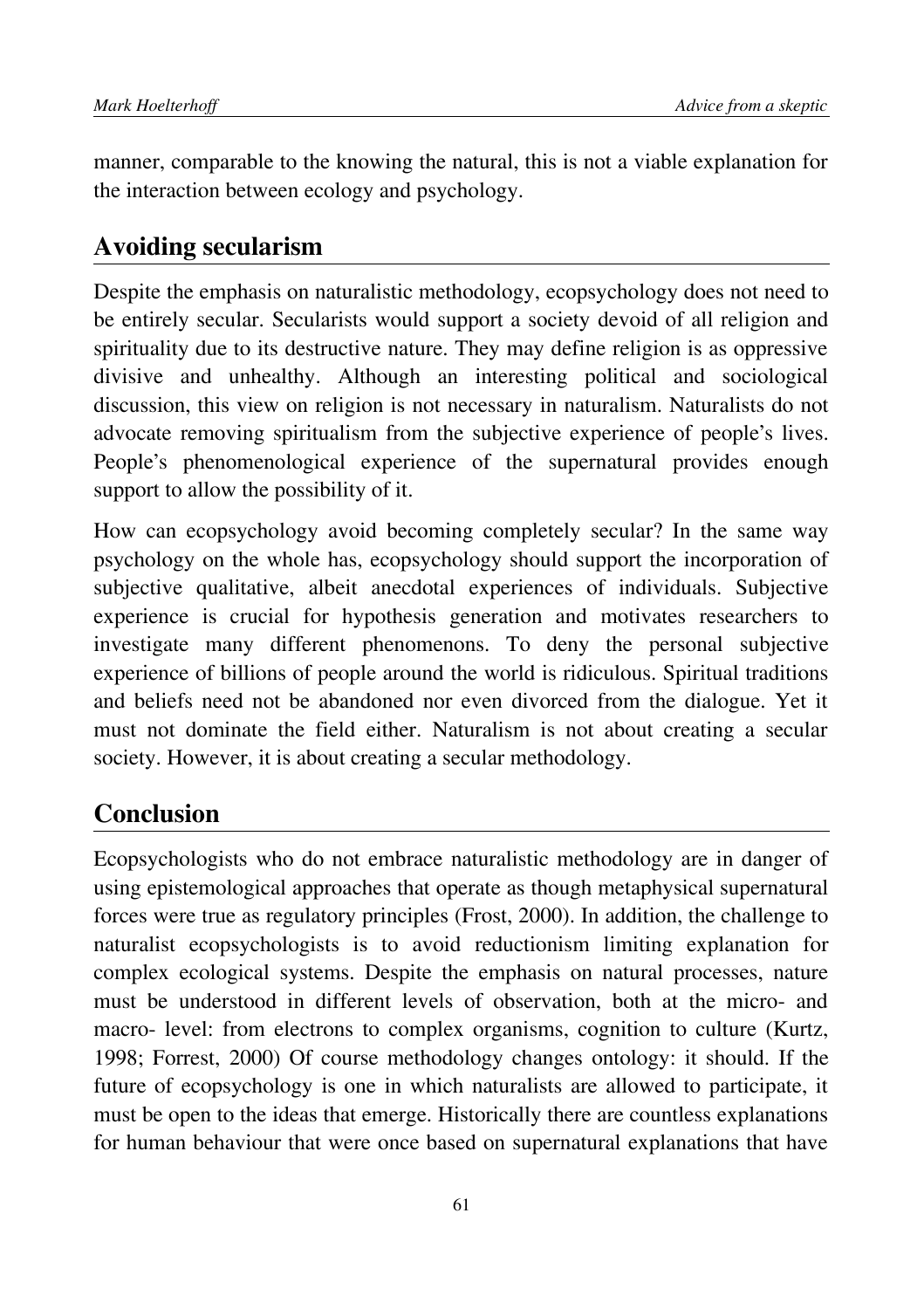now been changed to natural ones. It's difficult to find many naturalistic explanations of human behaviour that have been replaced by evidence from supernatural explanations. If solid evidence is discovered that replaces a supernatural idea with a natural one, it should be embraced and vice versa. That is the true spirit of open-mindedness. If ecopsychology can explore people's subjective spiritual experiences without circumventing probable natural explanations, it will thrive as a respectable field.

#### **References**

Croft., J. (2007). Spiritual implications of climate change. *Gatherings: Journal of the International Community for Ecopsychology*. Accessed 1 June 2010 from

http://www.ecopsychology.org/journal/ezine/archive4/implications.html

Dennet, D. (2003). Explaining the "magic" of consciousness. *Journal of Cultural and Evolutionary Psychology* 1(1): 7-19.

Drummond, H. (2010). *The ascent of man*. Toronto: Nabu Press.

- European Ecopsychology Society (2006). *A manifesto for ecopsychology*. Accessed 20 September 2010 from http://www.ecopsychology.net/manifesto\_EES\_en.pdf
- Flood, G. (1996). *An introduction to Hinduism*. Cambridge: Cambridge University Press.
- Forrest, B. (2000). Methodological naturalism and philosophical naturalism: clarifying the connection. *Philo* 3(2): 7-29.
- Gardner, M. (1957). *Fads and fallacies in the name of science* (2<sup>nd</sup> ed.). New York: Dover Publications.
- Glendinning, C. (1994). *My Name is Chellis and I'm in recovery from western civilization* (1st ed.). Boston & London: Shambhala.
- Harris, S. (2006, 2nd January). Science must destroy religion. *The Huffington Post*.
- Jensen, D. (2004). *A language older than words*. Vermont, MA: Chelsea Green Publishing.
- Kurtz, P. (1998). Darwin re-crucified: Why are so many afraid of naturalism? *Free Inquiry* 18(2): 15- 17.
- Miller, G. T., & Spoolman, S. (2008). *Learning skills. Living in the environment: Principles, connections, and solutions* (16<sup>th</sup> ed.)(pp. 1-4). New York: Brooks Cole.
- Plotkin, B. (2007). *Nature and the human soul: Cultivating wholeness in a fragmented world*. Novato, CA: New World Library.
- Stone, J.A. (2009). *Religious naturalism today: The rebirth of a forgotten alternative*. Albany, NY: State University Of New York Press.
- Strahler, A.N. (1992). *Understanding science: An introduction to concepts and issues*. Buffalo, NY: Prometheus Books.
- Wolfe Bolman, F. (1967). *Schelling: The ages of the world*. New York: A.M.S. Press, Inc.